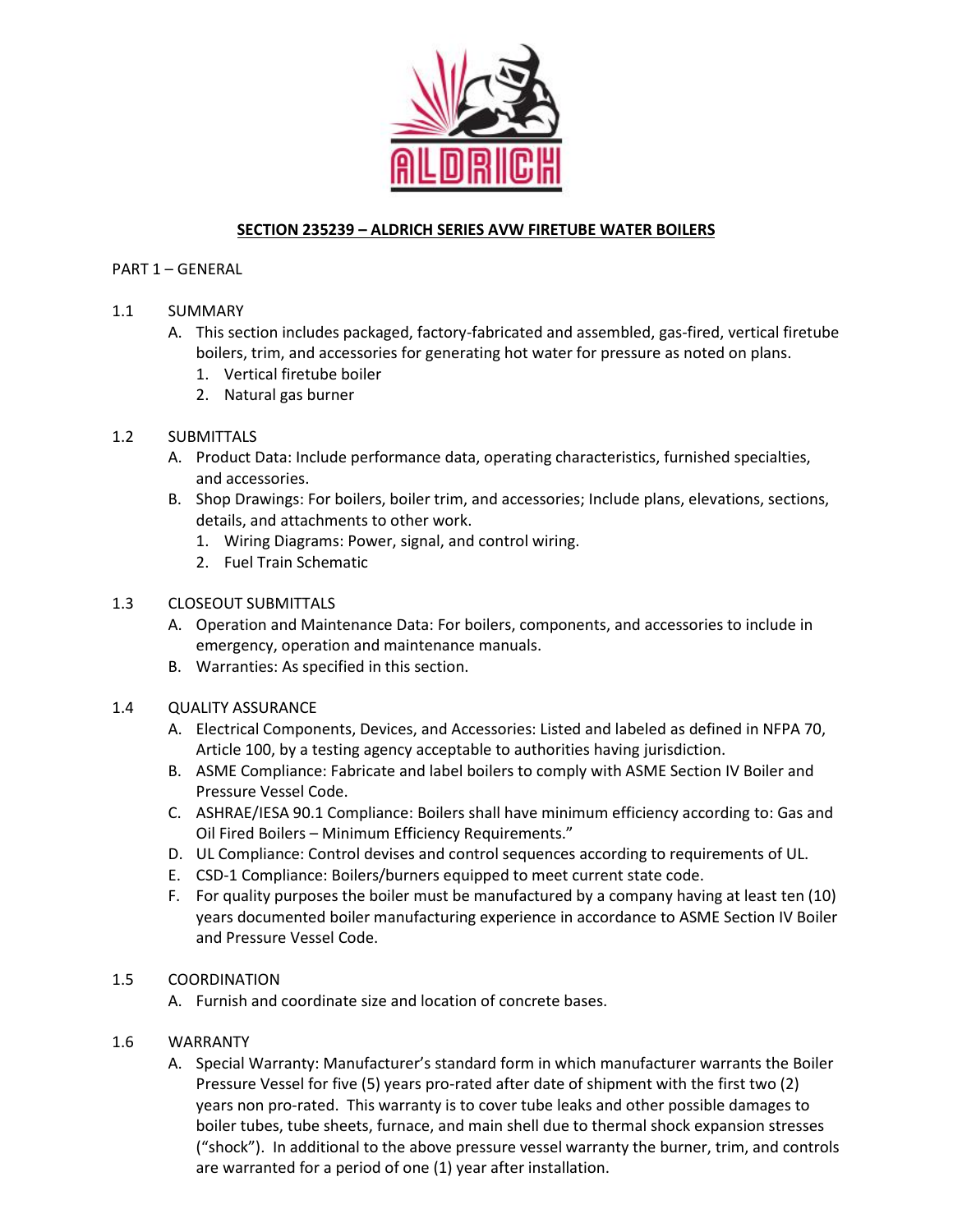## 2.1 VERTICAL FIRETUBE BOILER

- A. Basis of Design Product: Subject to compliance with requirements, provide products as listed:
	- 1. Aldrich Company Manufactured in Wyoming, IL, Model: AVW-
- B. The boiler must be manufactured by a company having at least ten (10) years documented boiler manufacturing experience in accordance to ASME Section IV Boiler and Pressure Vessel Code.
- C. Description: Factory packaged and firetested firetube boiler complete with gas burner, gas train, and controls mounted and wired, skid mounted requiring only supply, return, fuel, drain, electrical and vent connections.
- D. Fabricate base and attachment to pressure vessel with reinforcement strong enough to resist boiler movement during a seismic event when boiler base is anchored to building structure.
- E. Design: Vertical firetube design with straight steel tubes with a minimum wall thickness of .105". The boilers combustion chamber shall be water jacketed including a water surrounded furnace. Refractory sides or tube sheet protection is not allowed as these reduce the heat transfer. Boiler shall be sealed to permit positive combustion chamber pressure with turbulators installed in the firetubes. Boiler to have a minimum efficiency of 83%.
- F. Include the following:
	- 1. Handholes or inspection tappings for water-side inspection.
	- 2. Lifting lug on to of boiler.
	- 3. Minimum 1" drain valve.
	- 4. Tappings or flanges for supply and return connections
- G. Boiler Casing: The external surfaces shall be covered with a minimum of 1" mineral fiber insulation encased within an 18 gauge steel jacket.
- H. Secondary Flow Applications: For secondary flow applications a factory mounted and wired pump shall be sized so that at rated output, the temperature rise through the boiler is less than 35°F. Provide pump isolation valves for applications where glycol is used.

### 2.2 WATER BOILER TRIM

- A. Boiler to include the following factory mounted/wired:
	- 1. Theraltimeter gauge
	- 2. ASME relief valve
	- 3. Operating control
	- 4. High limit control (Manual Reset)
	- 5. Appropriate firing rate control to work in conjunction with the specified type of operation: On-Off / Low-High-Off / Low-High-Low / Modulation
	- 6. M&M #751-MT Probe type low water cut-off (Manual Reset)
	- 8. Stack Damper: Flue stack damper (Manual type)

### 2.3 FORCED DRAFT BURNER

- A. Basis of Design Product: Subject to compliance with requirements, provide products as listed:
	- 1. Power Flame Manufactured in Parsons, KS, Model:
- B. Code Compliance: UL, CSD-1
- C. Operation: **SELECT FROM THE FOLLOWING: On-Off / Low-High-Off / Low-High-Low / Full Modulation with Open Damper Purge**
- C. Burner must be factory mounted and wired including burner control panel.
- D. Light Package: Power On, Load Demand, Main fuel, FSG Alarm